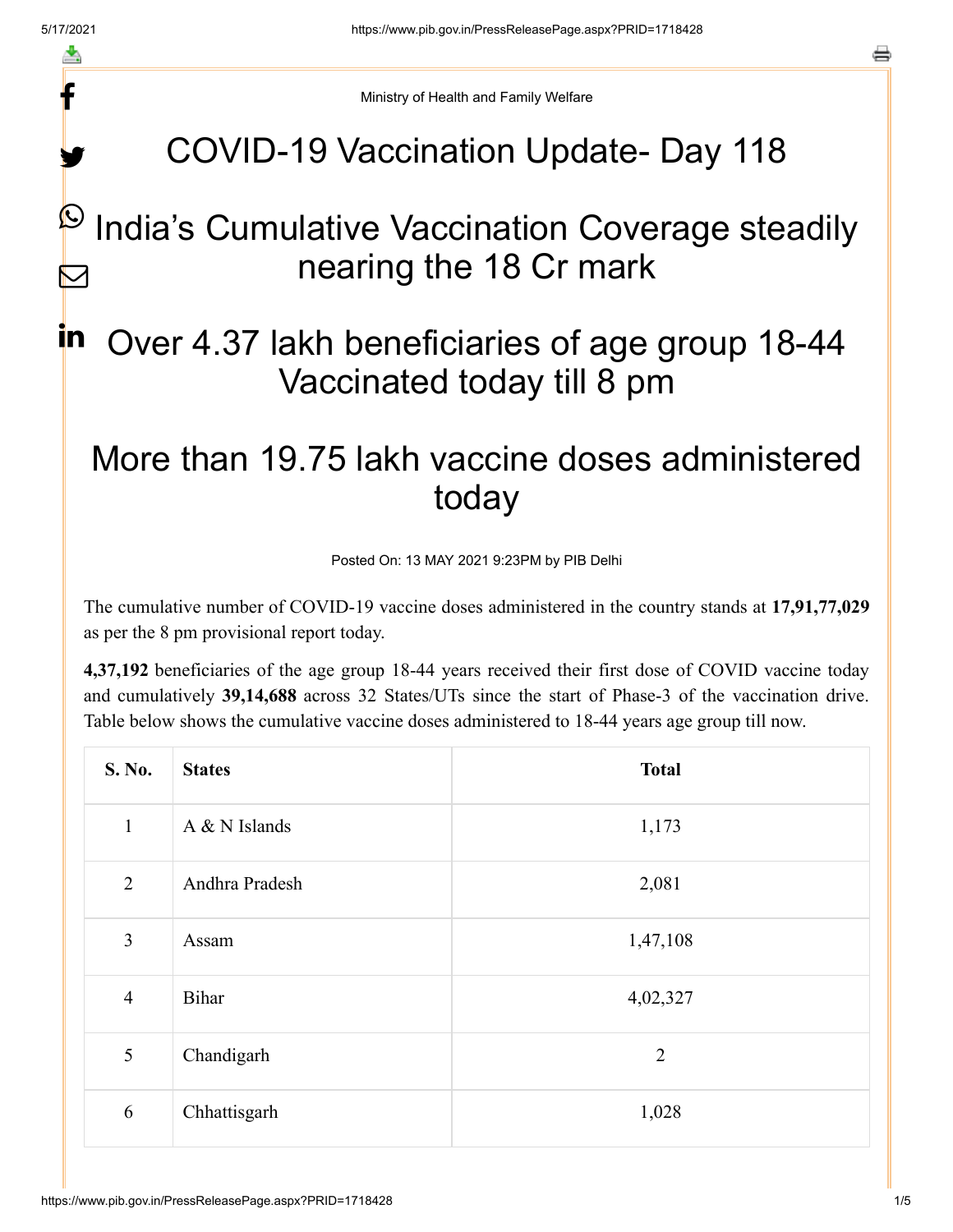| $\tau$<br>f          | Dadra & Nagar Haveli | 688            |  |  |
|----------------------|----------------------|----------------|--|--|
| $8\,$                | Daman & Diu          | 621            |  |  |
| $\mathbf{9}$         | Delhi                | 5,22,791       |  |  |
| $\bigcirc$<br>$10\,$ | Goa                  | 1,757          |  |  |
| $\Gamma$<br>$11\,$   | Gujarat              | 4,18,995       |  |  |
| in<br>12             | Haryana              | 3,83,159       |  |  |
| 13                   | Himachal Pradesh     | 14             |  |  |
| 14                   | Jammu & Kashmir      | 30,163         |  |  |
| 15                   | Jharkhand            | 94             |  |  |
| 16                   | Karnataka            | 1,03,033       |  |  |
| 17                   | Kerala               | 1,149          |  |  |
| $18\,$               | Ladakh               | 86             |  |  |
| 19                   | Madhya Pradesh       | 1,36,182       |  |  |
| 20                   | Maharashtra          | 6,33,008       |  |  |
| 21                   | Meghalaya            | 6              |  |  |
| 22                   | Nagaland             | $\overline{4}$ |  |  |
| 23                   | Odisha               | 1,07,905       |  |  |
| 24                   | Puducherry           | $\overline{2}$ |  |  |
| 25                   | Punjab               | 5,754          |  |  |
| 26                   | Rajasthan            | 5,89,078       |  |  |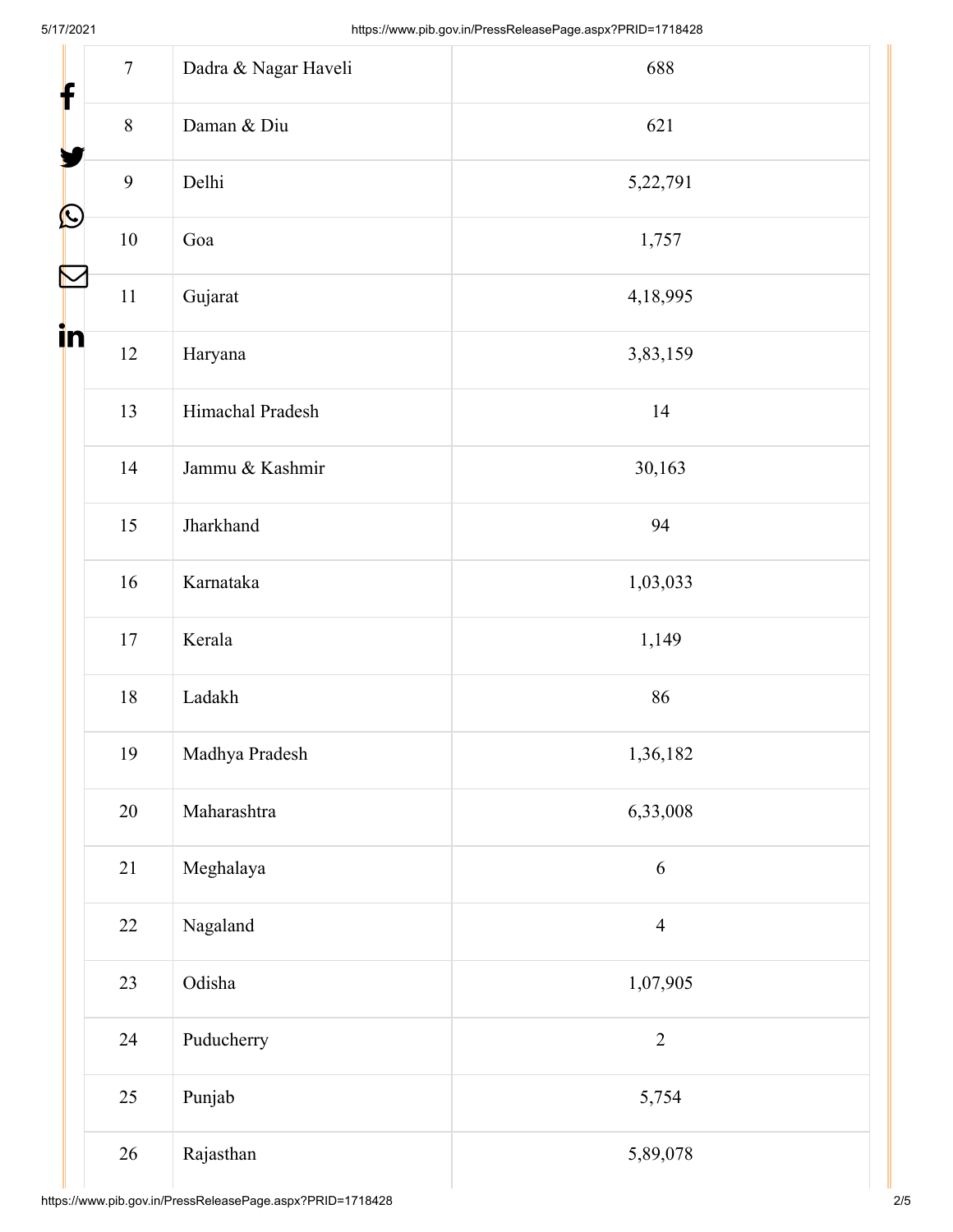| f                 | 27           | Tamil Nadu           | 26,192         |
|-------------------|--------------|----------------------|----------------|
|                   | 28           | Telangana            | 500            |
|                   | 29           | Tripura              | $\overline{2}$ |
| $\mathbf{\Omega}$ | 30           | <b>Uttar Pradesh</b> | 3,15,286       |
| $\mathcal{R}$     | 31           | Uttarakhand          | 67,331         |
| in                | 32           | West Bengal          | 17,169         |
|                   | <b>Total</b> |                      | 39,14,688      |

The total of 17,91,77,029 include 96,16,697 Healthcare Workers (HCWs) who have taken the 1<sup>st</sup> dose and 66,02,553 HCWs who have taken the 2<sup>nd</sup> dose, 1,43,14,563 Frontline Workers (FLWs) (1<sup>st</sup> dose), 81,12,476 FLWs (2<sup>nd</sup> dose), and 39,14,688 for 18-44 years of age group (1<sup>st</sup> dose). 5,65,82,401 for over 45 years old to 60 years old  $(1<sup>st</sup> Does), 85,14,552$  for over 45 years old to 60 years old  $(2<sup>nd</sup> dose),$ 5,42,32,598 for above 60 years (1<sup>st</sup> Dose) and 1,72,86,501 for above 60 years (2<sup>nd</sup> Dose).

| <b>HCWs</b>              | $1st$ Dose | 96,16,697      |
|--------------------------|------------|----------------|
|                          | $2nd$ Dose | 66,02,553      |
| <b>FLWs</b>              | $1st$ Dose | 1,43,14,563    |
|                          | $2nd$ Dose | 81,12,476      |
| Age Group 18-44 years    | $1st$ Dose | 39,14,688      |
| Age Group 45 to 60 years | $1st$ Dose | 5,65,82,401    |
|                          | $2nd$ Dose | 85, 14, 552    |
| Over 60 years            | $1st$ Dose | 5, 42, 32, 598 |
|                          | $2nd$ Dose | 1,72,86,501    |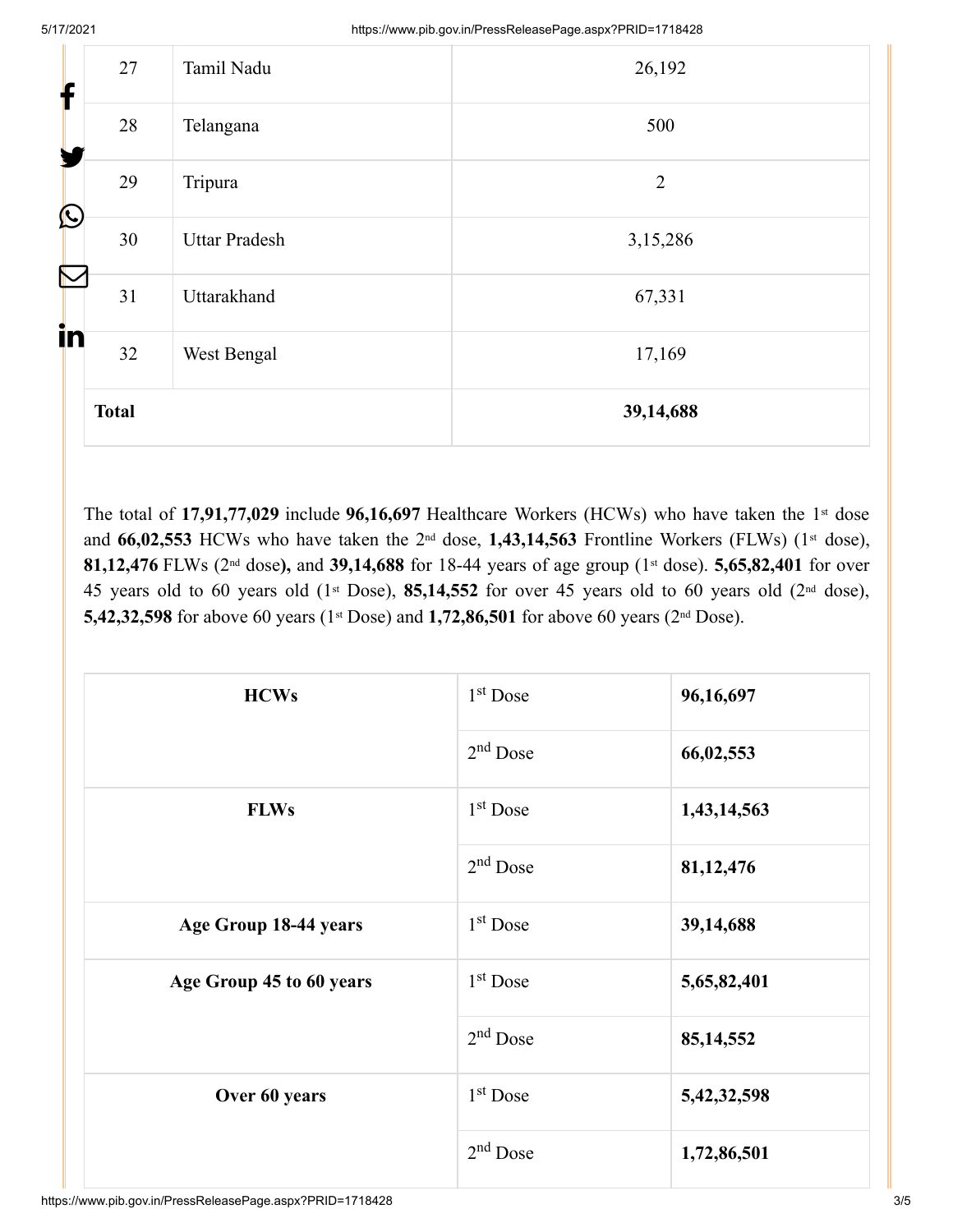t

M

**Total 17,91,77,029**

As on Day-118 of the vaccination drive (13<sup>th</sup> May, 2021), total 19,75,176 vaccine doses were given. 10,10,856 beneficiaries were vaccinated for 1<sup>st</sup> dose and 9,64,320 beneficiaries received  $2<sup>nd</sup>$  dose of Dvaccine as per the provisional report till 8 P.M. Final reports would be completed for the day by late tonight.

Date: 13<sup>th</sup> May, 2021 (118<sup>th</sup> Day)

| in<br><b>HCWs</b>        | $1st$ Dose           | 16,441    |
|--------------------------|----------------------|-----------|
|                          | $2nd$ Dose           | 32,567    |
| <b>FLWs</b>              | $1st$ Dose           | 80,428    |
|                          | $2nd$ Dose           | 82,147    |
| <b>18-44 years</b>       | 1 <sup>st</sup> Dose | 4,37,192  |
| 45 to 60 years           | $1st$ Dose           | 3,42,001  |
|                          | $2nd$ Dose           | 3,57,565  |
| Over 60 years            | $1st$ Dose           | 1,34,794  |
|                          | $2nd$ Dose           | 4,92,041  |
| <b>Total Achievement</b> | $1st$ Dose           | 10,10,856 |
|                          | $2nd$ Dose           | 9,64,320  |

The vaccination exercise as a tool to protect the most vulnerable population groups in the country from COVID-19 continues to be regularly reviewed and monitored at the highest level.

\*\*\*\*

**MV**